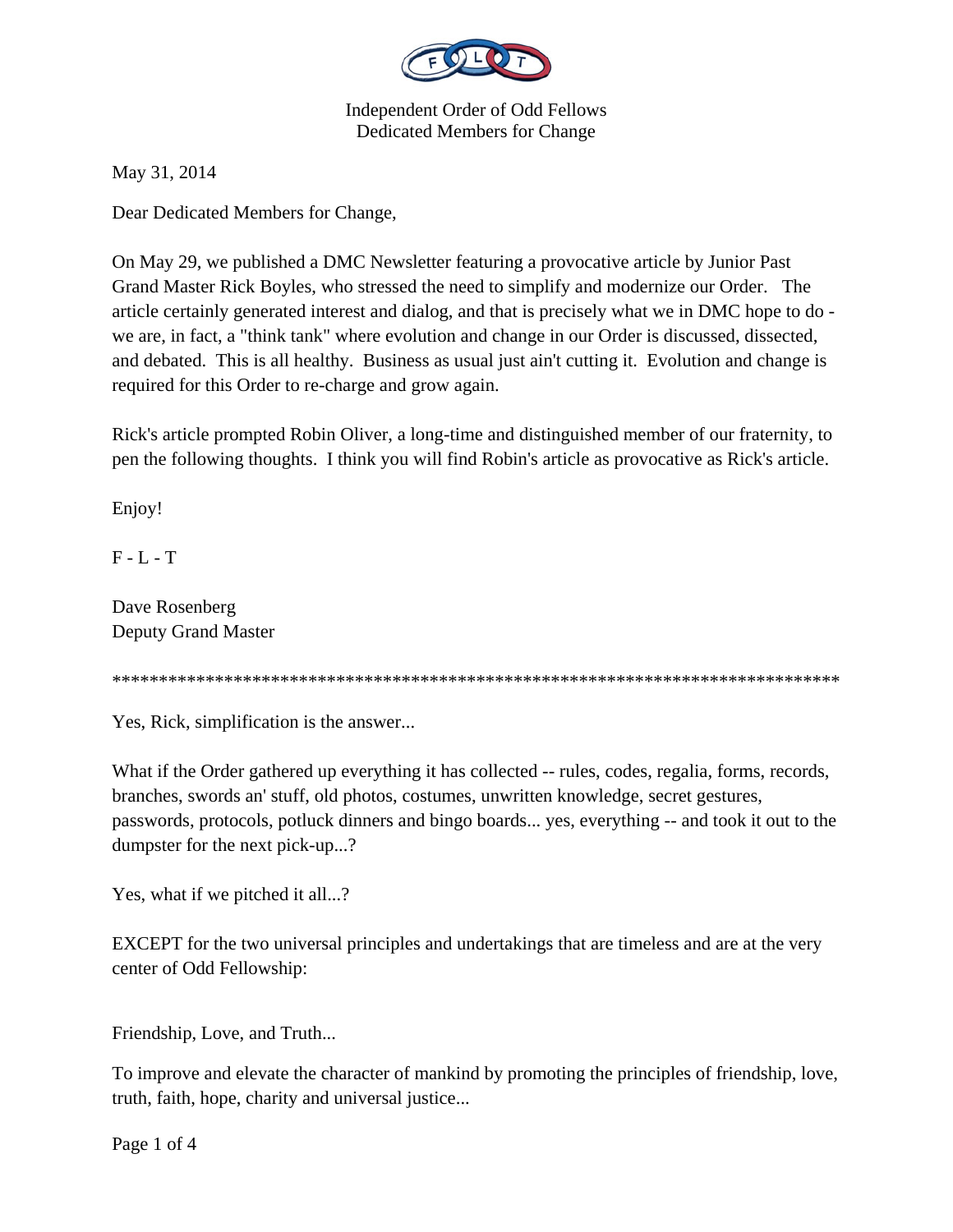

Would the Order be lost if only these two things remained...? What would an Odd Fellow do...? Would we all give up...? Where would we go...? Would this be any different if our house burned to the ground or was carried away by a flood...? Are these two ideas enough by which one could build a new Order...? Would we try to recreate what the Order was in its glorious past...? Some might champion that notion but the history of everything we know would counsel us against that attempt to recreate what the Order was (and can never be again, i.e., glorious in the way it was)...

Free of the burdens of its heritage, its obligations to the past, its mindless obsessions with its own traditions, the Order and its good people would be free to find purpose to do what is relevant for humankind in the 21st Century. It would become enabled to adopt the rules and the tools of the 21st Century to do its work... To promote the notion of good cooperative effort... To teach humankind about the real value of Friendship, Love, and Truth... To work to improve and elevate the character of mankind by promoting the principles of friendship, love, truth, faith, hope, charity and universal justice...

Granted, the "what if...?" scenario I suggest here may be unthinkable to many and for that I am certain to be branded an irreverent pariah. But my purpose is not to offend anyone. It is merely to point out that, yes, occasionally we have to clean out our closets, our basement, and our garage to bring some sense of order, clear purpose, and new perspective into our lives...

Odd Fellows can be their own worst enemies. We seek to invoke good behavior into the group. The outcomes of our efforts become favorable when we all cooperate, devise the best approach, and work together. For that to happen, we seek common understandings with our colleagues and we develop protocols and processes to do our work. We discover that some things work and some things do not work. And in the course of developing this catalog of our experience, we create guidelines which become rules and codes and by-laws...

Good people in the Order have spent years refining and redefining our canon of law. And now we find that we have created so much of it that no single one of us can recite it all, that it is inconsistent in so many places, that it now hobbles our imaginations by not only specifying what we will and will not do, but it also tells us how that will be done (barely noticing the technologies available to us). The development of these understandings was born and nurtured by good and intelligent men and women with good intentions... But the rules we hold in our hands have, in fact, become our straight-jacket. We struggle in that straight-jacket as the world - a world far less beholden to its past than we are -- moves forward without us...

What we have created has become what fractures our sense of common purpose as we point to our scriptures for the authority of our arbitrary acts. What we have created has become more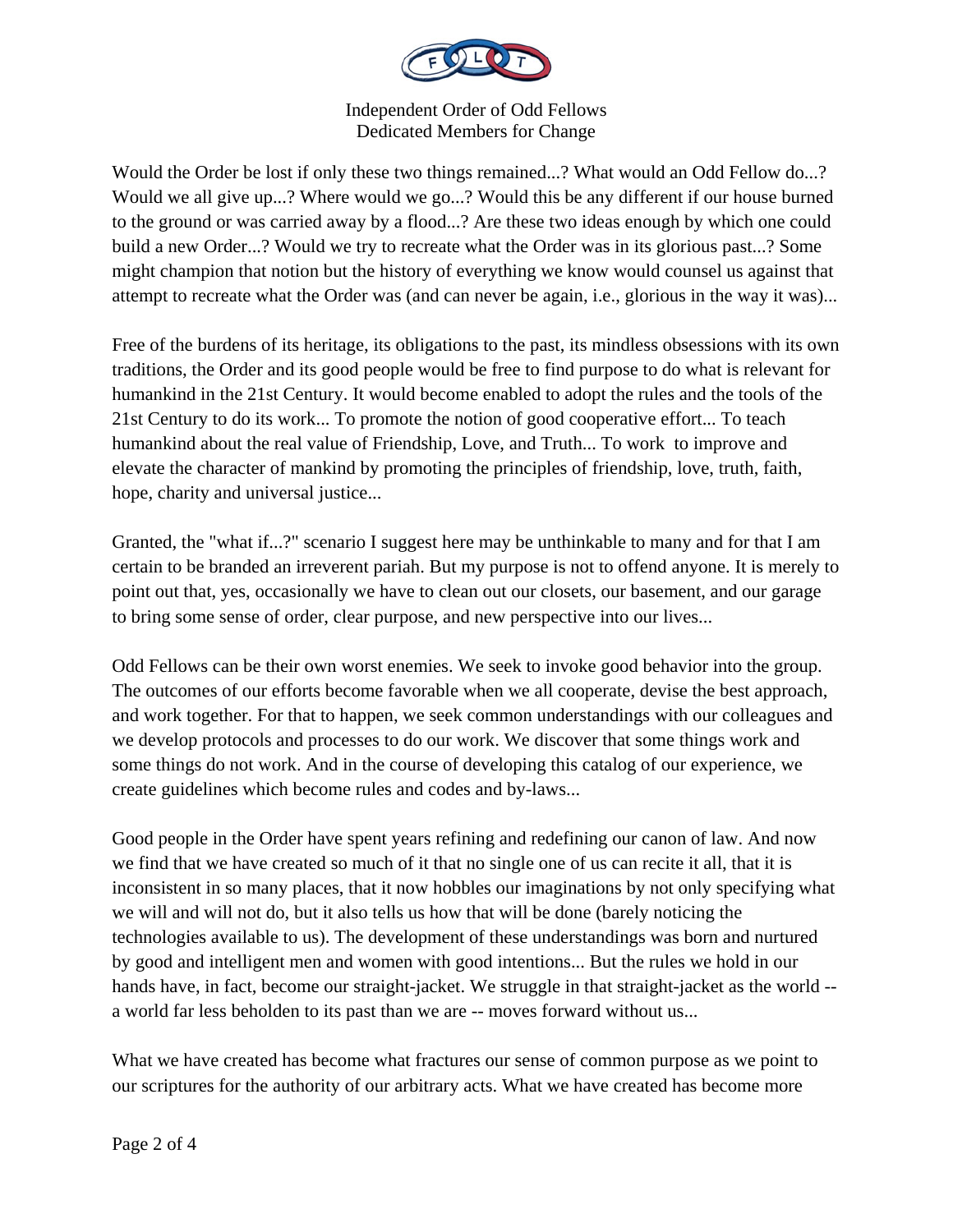

important than those two timeless universal values and principles to which we often now only give a nodding acknowledgement...

The purpose of the ritual is not very well-understood, I think, and so its value is diminished in the minds of so many who would not seriously examine that purpose. As you have no doubt discovered, Rick, an experience of leadership brings volumes of new insights and understandings. That experience enables you to assume leadership responsibilities now in so many other areas of your life. It allows you to influence others around you in the Order and beyond the Order. It allows you to give guidance and the benefit of your experience to others, just as others in the past have given such to you...

There are many people who never get that opportunity in life or in anything they do. Not everybody can be a Pooh bah. But these are good people. They see things around them that are right and that are wrong. They may become frustrated and angry, and they may rant. But they do not act nor do they regard themselves as activists. They do not motivate and organize or even get involved. It is not because they do not care. It is because they do not know where or how to begin. To be competent and confident in anything, we need to possess knowledge and skills. It is only for the lack of these skills that these good people do not realize that they can make a difference -- a good difference, a big difference -- to themselves, to their families, to their communities, to their nation, and to the world. This is what being an Odd Fellow is really all about...

The ritual is intended to promote that experience in each member of the assembly. It is intended to promote a sense of awareness in each participant. What are the roles and the responsibilities for each member...? What awareness should the group have about its work...? What are the priorities and the available resources and the threats to success...? What are the goals to be attained...? How do we move forward...? How do we get through this all together...?

Whether the times are sublime or we face a catastrophe, we can never have enough capable, well-intentioned people in our midst, devoted to a good outcome. Whether that is seen in the chaotic context of Baltimore in 1817 or San Francisco in 1849 or the next pancake breakfast, Odd Fellows have to meet, understand the needs of the moment, figure out what favorable outcome they want to produce, work out the roles and responsibilities, act and influence others to cooperate. And, yes, the bias to action gives much better odds to success but also does due consideration of all options and ideas. Ultimately, the Lodge decides what is right...

That is what the ritual is supposed to do... But what the Order uses now is not a ritual for the 21st Century...